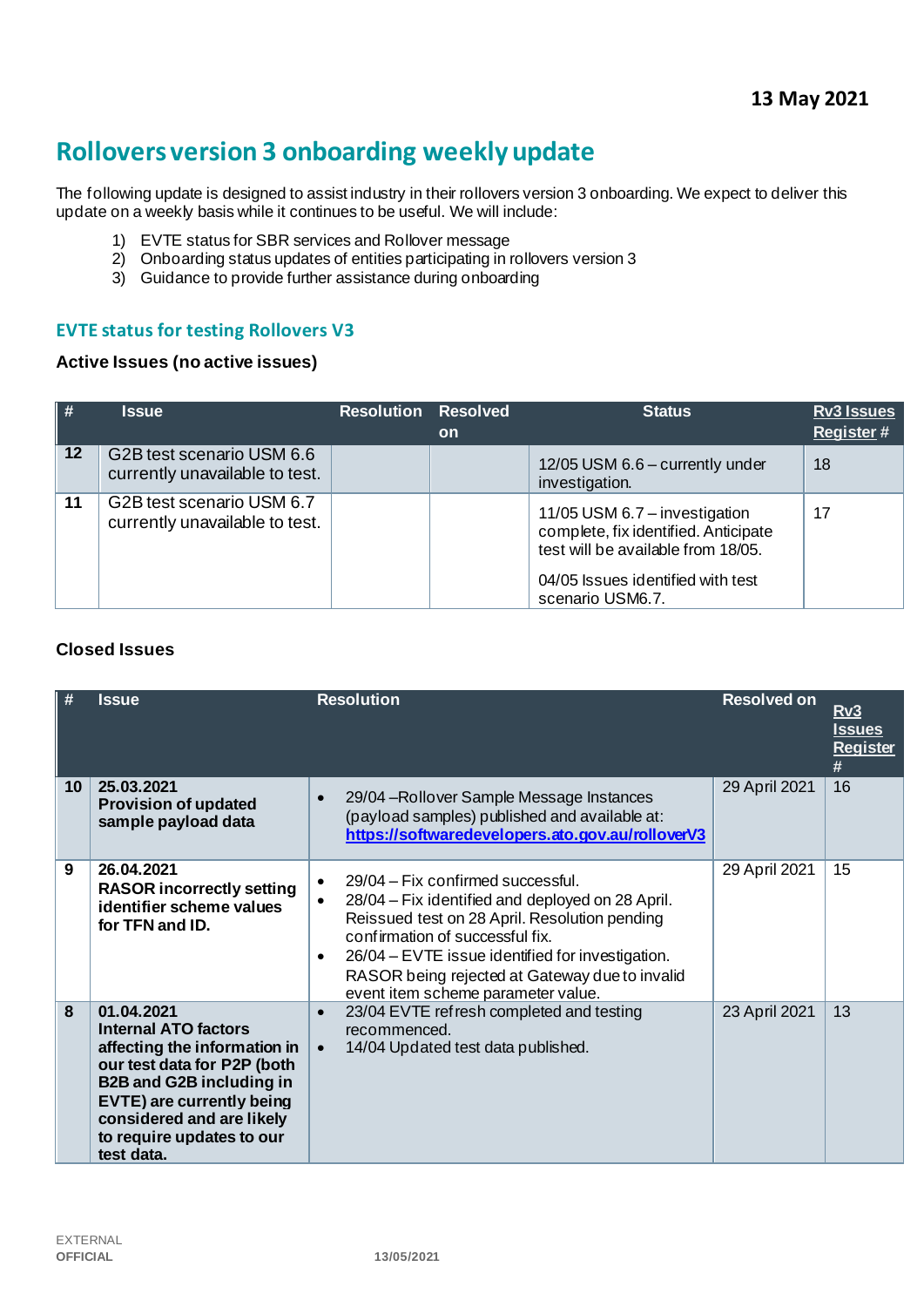| 7              | 12.02.2021<br><b>Recent whitelist</b><br>configuration and<br>certificate changes<br>introduced connection<br>errors impacting one<br>gateway.                                                                                                                                                                                                                                                                       | 25/2: Data fix implemented on 23 February. Fix<br>$\bullet$<br>verified with impacted gateway.                                                                                                                                       | 23 February<br>2021         | $\overline{7}$ |
|----------------|----------------------------------------------------------------------------------------------------------------------------------------------------------------------------------------------------------------------------------------------------------------------------------------------------------------------------------------------------------------------------------------------------------------------|--------------------------------------------------------------------------------------------------------------------------------------------------------------------------------------------------------------------------------------|-----------------------------|----------------|
| 6              | 10.02.2021<br><b>EPF test scenario for</b><br><b>SMSF missing the SMSF</b><br>Alias in the ebMS header<br>properties<br>Identified through<br>$\bullet$<br>interoperability testing<br>Root cause: EPF code<br>$\bullet$<br>regressed since the<br>original EVTE<br>deployment.<br>Issue does not impact<br>$\bullet$<br>EPF test scenarios for<br>APRA funds.<br>Code remediation in<br>progress.                   | Remediation to restore correct code for EPF test<br>$\bullet$<br>scenarios with SMSF test data<br>25/2: Deployed to EVTE on 20 February, fix being<br>$\bullet$<br>verified with impacted Gateway<br>2/3: Fix verified.<br>$\bullet$ | 20 February<br>2021         | 6              |
| 5              | 4.02.2021<br><b>RA with SMSF Test</b><br>scenario was not<br>previously enabled.<br>Test data was enabled 4<br>February - scenario has<br>been tested successfully.                                                                                                                                                                                                                                                  | RA Test scenarios with SMSF data enabled on 4<br>$\bullet$<br>February.                                                                                                                                                              | 4 February<br>2021          | 5              |
| 4              | <b>EPF Test Scenarios in</b><br><b>EVTE updated with SMSF</b><br>data<br>Additional SMSF data for<br>$\bullet$<br><b>EPF</b> test scenarios<br>circulated to industry<br>representatives (GOM,<br>ASP and gateways<br>currently testing) for<br>review, with no feedback<br>received by 4 February<br>2021.<br>EVTE updated to align<br>$\bullet$<br>with EPF SMSF data<br>shared for consultation<br>on 4 February. |                                                                                                                                                                                                                                      | 4 February<br>2021 (hotfix) | $\overline{4}$ |
| 3              | 29.01.2021<br>[Defect] EVTE Test<br>Harness unavailable on 20<br>Jan 2021 preventing<br>testing of RA<br>Caused by internal<br>environment issue<br>impacting outbound<br>messages.<br>Resolved by the end of<br>the day on 29 Jan 2021.                                                                                                                                                                             | Resolved by the end of the day.<br>$\bullet$                                                                                                                                                                                         | 29 January<br>2021          | 3              |
| $\overline{2}$ | 15.01.2021<br>[Defect] EPF ContextID<br>greater than 40 characters<br>issue<br>Identified through<br>interoperability testing.                                                                                                                                                                                                                                                                                       | EPF ContextID reduced to a value less than 40<br>$\bullet$<br>characters.                                                                                                                                                            | 2 February<br>2021 (hotfix) | 2              |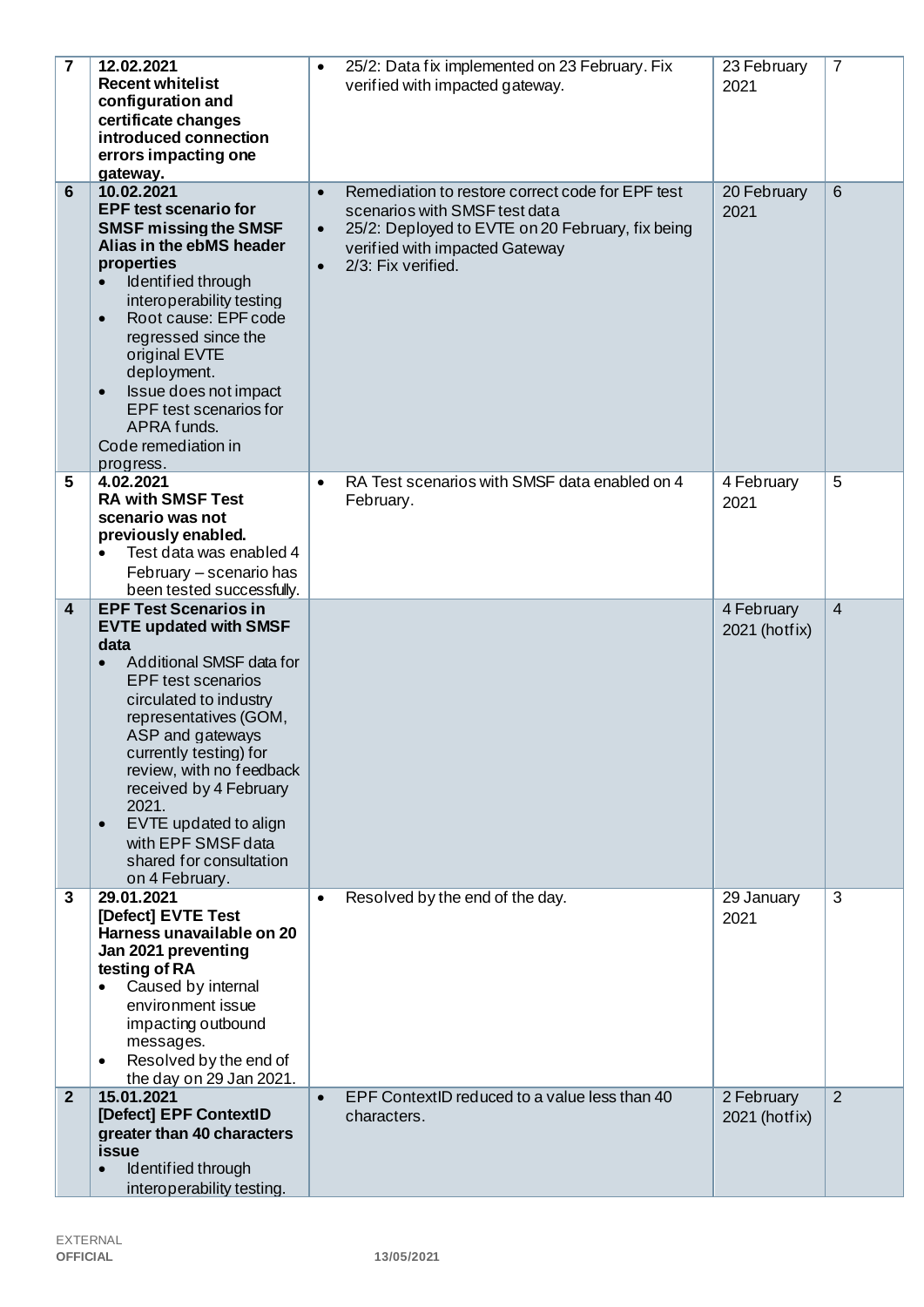|   | Scenario has been<br>$\bullet$<br>tested successfully with<br>an EPF for an APRA<br>fund.                                                                                                                                                                                                             |                                                                       |                            |    |
|---|-------------------------------------------------------------------------------------------------------------------------------------------------------------------------------------------------------------------------------------------------------------------------------------------------------|-----------------------------------------------------------------------|----------------------------|----|
| 1 | 15.12.2021<br>[Defect] RA and RAS<br>sample payloads<br>contained 8 digit TFNs<br>instead of 9 digit TFNs<br>Identified through early<br>$\bullet$<br>review of RA test files<br>provided.<br>Shared with ATO on 15<br>$\bullet$<br>Dec 2021<br>RA and RAS data change<br>release on 4th Jan to EVTE. | RA and RAS test scenarios updated with 9- digit<br>$\bullet$<br>TFNs. | 4 January<br>2021 (hotfix) | -1 |

# **EVTE status by test scenario grouping**

|                 | <b>Test scenario group</b>                              | <b>Status</b>            |
|-----------------|---------------------------------------------------------|--------------------------|
| 1               | ATO initiated USM Rollover Request                      | <b>Available to test</b> |
| $\overline{2}$  | Gateway respond to Test 1 with USMOR                    | <b>Available to test</b> |
| 3               | Gateway initiate USM Rollover Request                   | <b>Available to test</b> |
| 4               | ATO respond to Test 3 with USMOR (automatic)            | <b>Available to test</b> |
| 5               | ATO initiate EPF for APRA to APRA (no gateway response) | <b>Available to test</b> |
| 6               | ATO initiate EPF for SMSF to SMSF (no gateway response) | <b>Available to test</b> |
| $7^*$           | ATO initiate EPF for APRA to SMSF (no gateway response) | <b>Available to test</b> |
| $8*$            | ATO initiate EPF for SMSF to APRA (no gateway response) | <b>Available to test</b> |
| 9               | ATO initiate S20c Request                               | <b>Available to test</b> |
| 10 <sup>1</sup> | Gateway respond to Test 9 with S20c Error Response      | <b>Available to test</b> |
| 11              | ATO initiate RA Request                                 | <b>Available to test</b> |
| 12 <sup>2</sup> | Gateway respond to Test 11 with RAER                    | <b>Available to test</b> |
| 13              | Gateway initiate RAS Request                            | <b>Available to test</b> |
| 14              | ATO respond to Test 13 with RASOR (automatic)           | <b>Available to test</b> |
| 15              | ATO initiate RA Request for SMSF                        | <b>Available to test</b> |
| 16              | Gateway respond to Test 15 with RAER for SMSF           | <b>Available to test</b> |
| 17              | Gateway initiate RAS Request for SMSF                   | <b>Available to test</b> |
| 18              | ATO respond to Test 17 with RASOR (automatic) for SMSF  | <b>Available to test</b> |

\* Note new testing scenarios 7 and 8 added to cover EPFs sent to an APRA fund for a rollover to a SMSF, and vice versa. Test scenario group numbering updated accordingly.

## **EVTE testing progress**

*(Gateway EVTE testing progress reflects completion of the 18 testing groups above)*

• Five gateways have completed testing.

- Three gateways are currently testing
	- One gateway has successfully completed 55% of test scenarios
	- One gateway has successfully completed 37% of test scenarios
	- One gateway has successfully completed 11% of test scenarios